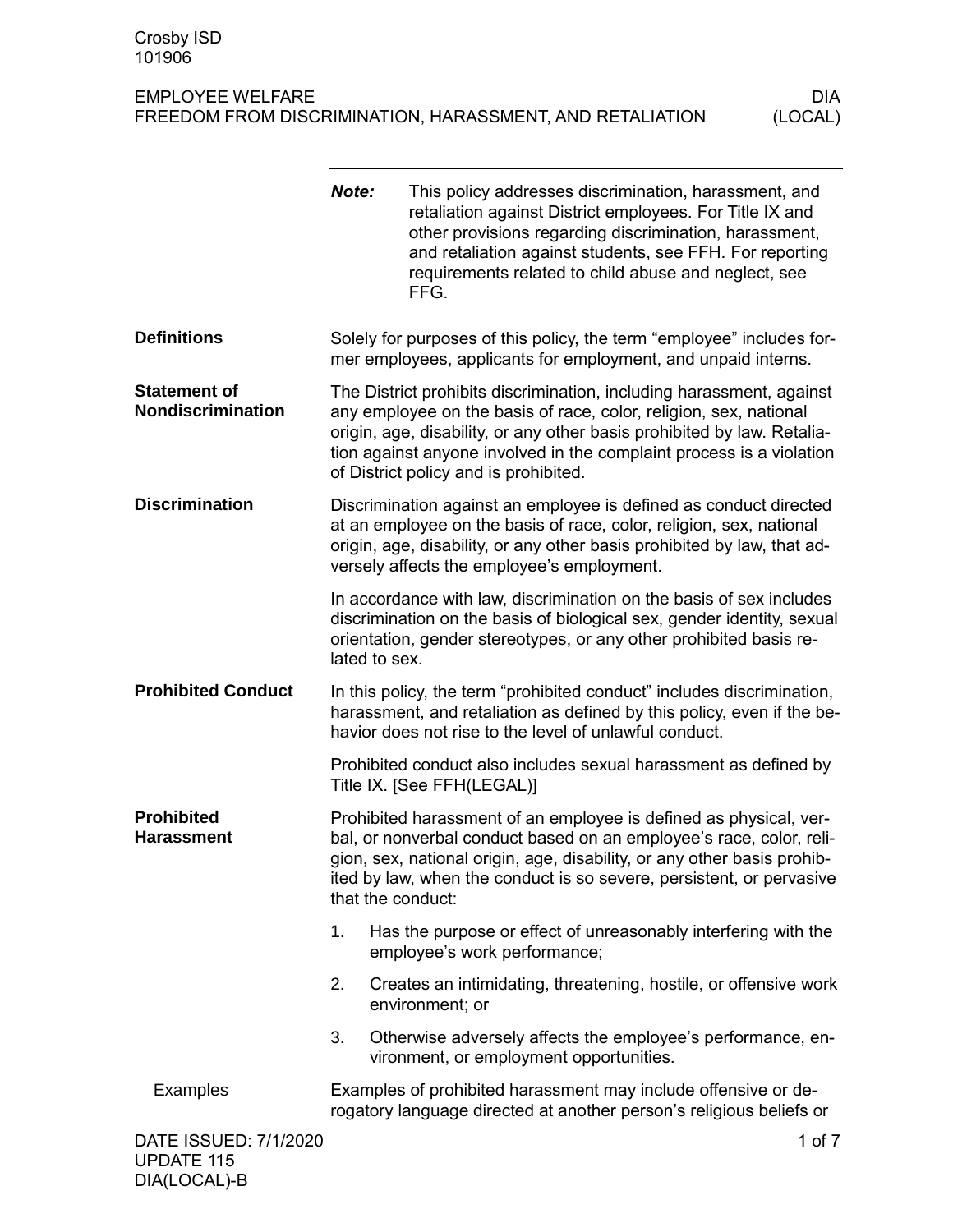| EMPLOYEE WELFARE                                         | DIA     |
|----------------------------------------------------------|---------|
| FREEDOM FROM DISCRIMINATION, HARASSMENT, AND RETALIATION | (LOCAL) |

|                                                   | practices, accent, skin color, gender identity, or need for workplace<br>accommodation; threatening or intimidating conduct; offensive<br>jokes, name calling, slurs, or rumors; cyberharassment; physical<br>aggression or assault; display of graffiti or printed material promot-<br>ing racial, ethnic, or other negative stereotypes; or other kinds of<br>aggressive conduct such as theft or damage to property. |  |
|---------------------------------------------------|-------------------------------------------------------------------------------------------------------------------------------------------------------------------------------------------------------------------------------------------------------------------------------------------------------------------------------------------------------------------------------------------------------------------------|--|
| <b>Sex-Based</b><br><b>Harassment</b>             | As required by law, the District shall follow the procedures below at<br>Response to Sexual Harassment—Title IX upon a report of sex-<br>based harassment, including sexual harassment, when such alle-<br>gations, if proved, would meet the definition of sexual harassment<br>under Title IX. [See FFH(LEGAL)]                                                                                                       |  |
| <b>Sexual Harassment</b>                          | Sexual harassment is a form of sex discrimination defined as un-<br>welcome sexual advances; requests for sexual favors; sexually<br>motivated physical, verbal, or nonverbal conduct; or other conduct<br>or communication of a sexual nature when:                                                                                                                                                                    |  |
|                                                   | 1.<br>Submission to the conduct is either explicitly or implicitly a<br>condition of an employee's employment, or when submission<br>to or rejection of the conduct is the basis for an employment<br>action affecting the employee; or                                                                                                                                                                                 |  |
|                                                   | 2.<br>The conduct is so severe, persistent, or pervasive that it has<br>the purpose or effect of unreasonably interfering with the em-<br>ployee's work performance or creates an intimidating, threat-<br>ening, hostile, or offensive work environment.                                                                                                                                                               |  |
| Examples                                          | Examples of sexual harassment may include sexual advances;<br>touching intimate body parts; coercing or forcing a sexual act on<br>another; jokes or conversations of a sexual nature; and other sex-<br>ually motivated conduct, contact, or communication, including elec-<br>tronic communication.                                                                                                                   |  |
| <b>Reporting</b><br><b>Procedures</b>             | Any employee who believes that he or she has experienced pro-<br>hibited conduct or believes that another employee has experienced<br>prohibited conduct should immediately report the alleged acts. The<br>employee may report the alleged acts to his or her supervisor or<br>campus principal.                                                                                                                       |  |
|                                                   | Alternatively, the employee may report the alleged acts to one of<br>the District officials below.                                                                                                                                                                                                                                                                                                                      |  |
| <b>Definition of District</b><br><b>Officials</b> | For the purposes of this policy, District officials are the Title IX coor-<br>dinator, the ADA/Section 504 coordinator, and the Superintendent.                                                                                                                                                                                                                                                                         |  |
| Title IX<br>Coordinator                           | Reports of discrimination based on sex, including sexual harass-<br>ment, may be directed to the designated Title IX coordinator. [See<br>DIA(EXHIBIT)]                                                                                                                                                                                                                                                                 |  |

(LOCAL)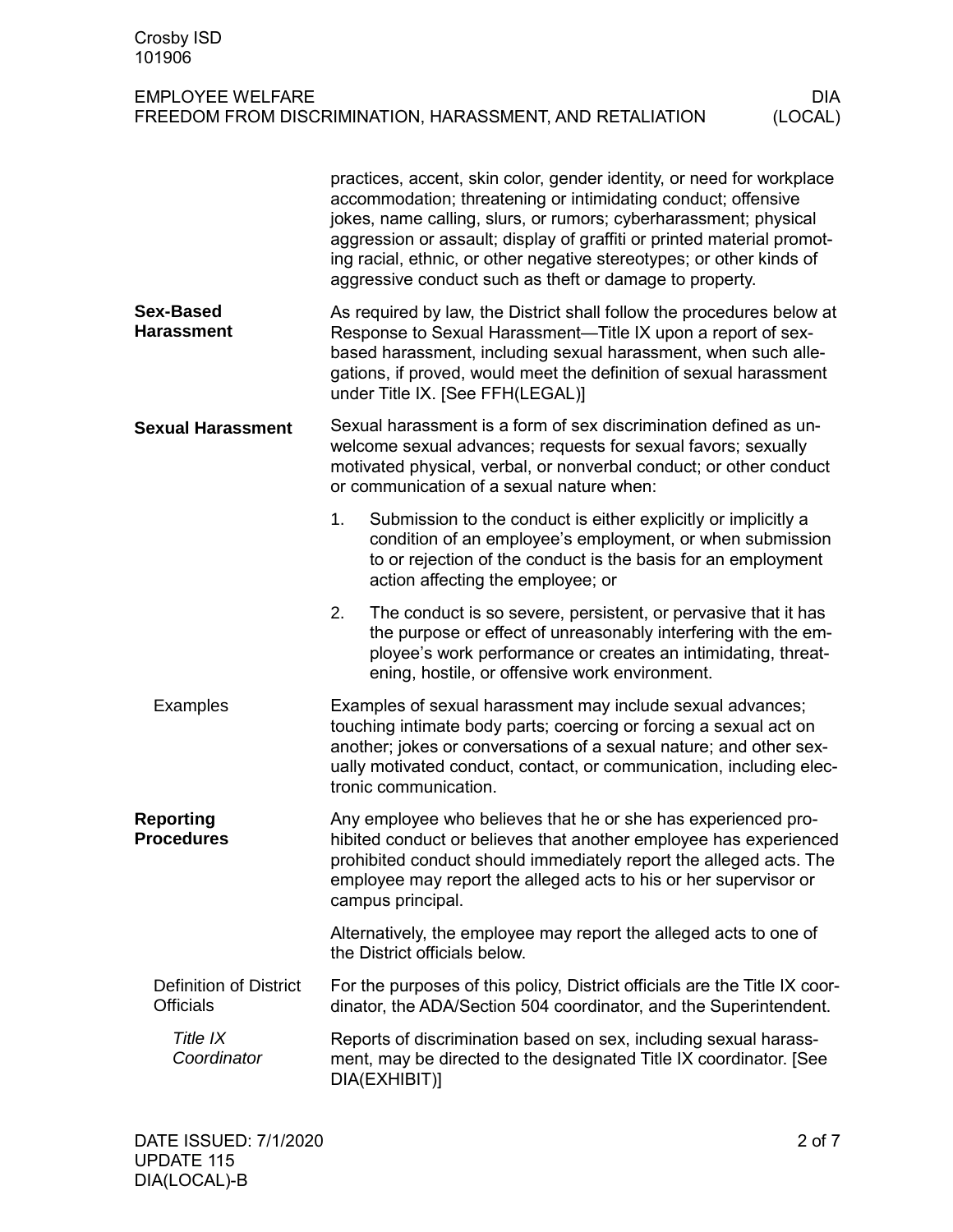| Crosby ISD<br>101906                                                                                         |                                                                                                                                                                                                                                                                                                    |  |  |
|--------------------------------------------------------------------------------------------------------------|----------------------------------------------------------------------------------------------------------------------------------------------------------------------------------------------------------------------------------------------------------------------------------------------------|--|--|
| <b>EMPLOYEE WELFARE</b><br><b>DIA</b><br>FREEDOM FROM DISCRIMINATION, HARASSMENT, AND RETALIATION<br>(LOCAL) |                                                                                                                                                                                                                                                                                                    |  |  |
| ADA / Section<br>504 Coordinator                                                                             | Reports of discrimination based on disability may be directed to the<br>designated ADA/Section 504 coordinator. [See DIA(EXHIBIT)]                                                                                                                                                                 |  |  |
| Superintendent                                                                                               | The Superintendent shall serve as coordinator for purposes of Dis-<br>trict compliance with all other nondiscrimination laws.                                                                                                                                                                      |  |  |
| <b>Alternative</b><br><b>Reporting</b><br><b>Procedures</b>                                                  | An employee shall not be required to report prohibited conduct to<br>the person alleged to have committed the conduct. Reports con-<br>cerning prohibited conduct, including reports against the Title IX<br>coordinator or ADA/Section 504 coordinator, may be directed to the<br>Superintendent. |  |  |
|                                                                                                              | A report against the Superintendent may be made directly to the                                                                                                                                                                                                                                    |  |  |

Board. If a report is made directly to the Board, the Board shall ap-

To ensure the District's prompt investigation, reports of prohibited conduct shall be made as soon as possible after the alleged act or

Any District supervisor who receives a report of prohibited conduct shall immediately notify the appropriate District official listed above

Any District employee who receives a report of prohibited conduct based on sex, including sexual harassment, shall immediately no-

The following procedures apply to all allegations of prohibited conduct other than allegations of harassment prohibited by Title IX. [See FFH(LEGAL)] For allegations of sex-based harassment that, if proved, would meet the definition of sexual harassment under Title IX, see the procedures below at Response to Sexual Harass-

The District may request, but shall not require, a written report. If a report is made orally, the District official shall reduce the report to

Upon receipt or notice of a report, the District official shall determine whether the allegations, if proved, would constitute prohibited conduct as defined by this policy. If so, the District shall immediately authorize or undertake an investigation, regardless of whether a criminal or regulatory investigation regarding the same

point an appropriate person to conduct an investigation.

and take any other steps required by this policy.

knowledge of the alleged act.

tify the Title IX coordinator.

ment—Title IX.

written form.

If appropriate, the District shall promptly take interim action calculated to prevent prohibited conduct during the course of an investigation. Interim Action

or similar allegations is pending.

Initial Assessment

**Timely Reporting**

**Notice of Report**

**Investigation of Reports Other Than** 

**Title IX**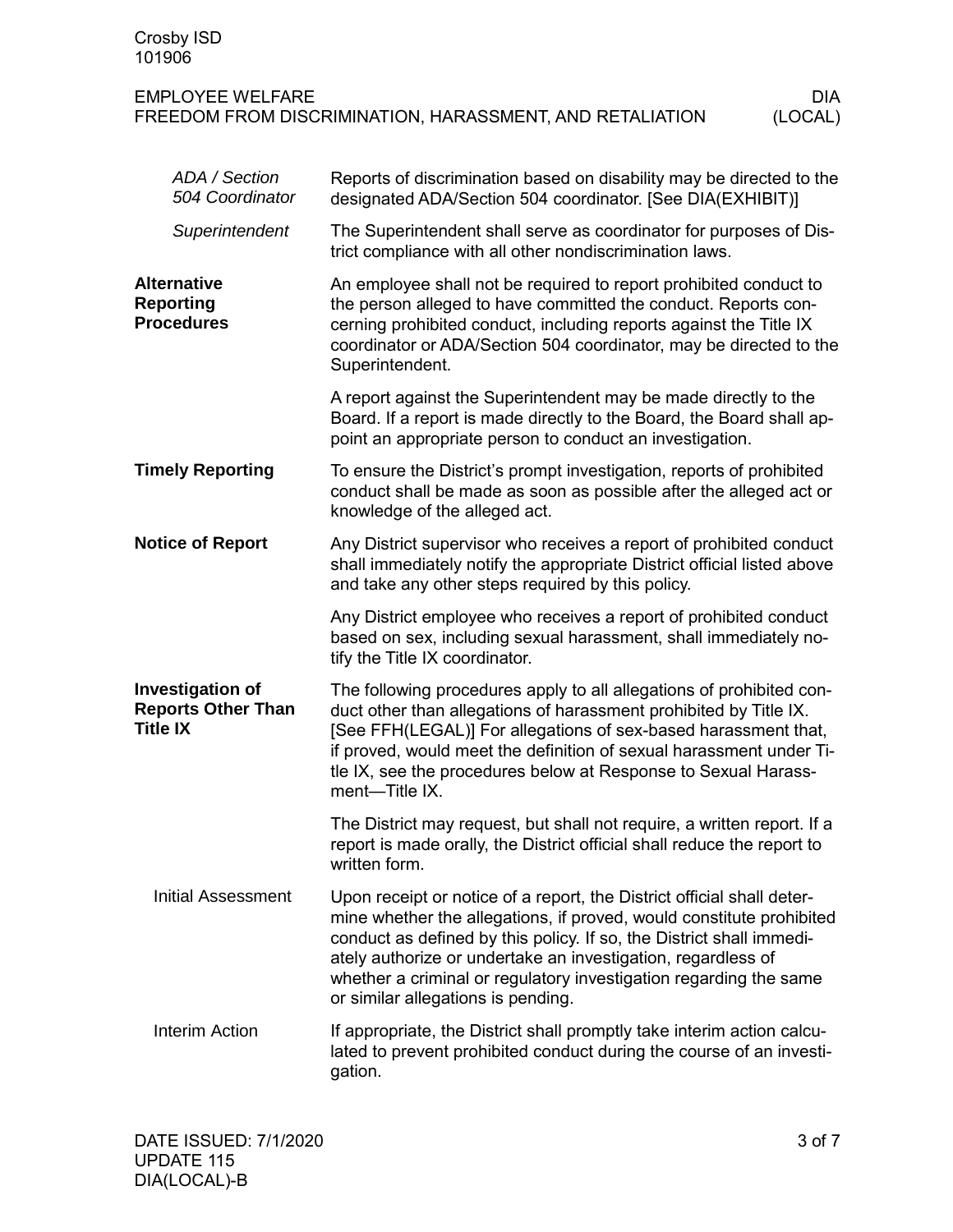| Crosby ISD<br>101906                                    |                                                                                                                                                                                                                                                                                                                                            |
|---------------------------------------------------------|--------------------------------------------------------------------------------------------------------------------------------------------------------------------------------------------------------------------------------------------------------------------------------------------------------------------------------------------|
| <b>EMPLOYEE WELFARE</b>                                 | <b>DIA</b><br>(LOCAL)<br>FREEDOM FROM DISCRIMINATION, HARASSMENT, AND RETALIATION                                                                                                                                                                                                                                                          |
| <b>District Investigation</b>                           | The investigation may be conducted by the District official or a de-<br>signee, such as the campus principal, or by a third party desig-<br>nated by the District, such as an attorney. When appropriate, the<br>principal or supervisor shall be involved in or informed of the inves-<br>tigation.                                       |
|                                                         | The investigation may consist of personal interviews with the per-<br>son making the report, the person against whom the report is filed,<br>and others with knowledge of the circumstances surrounding the<br>allegations. The investigation may also include analysis of other in-<br>formation or documents related to the allegations. |
| Concluding the<br>Investigation                         | Absent extenuating circumstances, the investigation should be<br>completed within ten District business days from the date of the re-<br>port; however, the investigator shall take additional time if neces-<br>sary to complete a thorough investigation.                                                                                |
|                                                         | The investigator shall prepare a written report of the investigation.<br>The report shall be filed with the District official overseeing the in-<br>vestigation.                                                                                                                                                                           |
| <b>District Action</b>                                  | If the results of an investigation indicate that prohibited conduct oc-<br>curred, the District shall promptly respond by taking appropriate<br>disciplinary or corrective action reasonably calculated to address<br>the conduct.                                                                                                         |
|                                                         | The District may take action based on the results of an investiga-<br>tion, even if the conduct did not rise to the level of prohibited or un-<br>lawful conduct.                                                                                                                                                                          |
| Confidentiality                                         | To the greatest extent possible, the District shall respect the<br>privacy of the complainant, persons against whom a report is filed,<br>and witnesses. Limited disclosures may be necessary in order to<br>conduct a thorough investigation and comply with applicable law.                                                              |
| Appeal                                                  | A complainant who is dissatisfied with the outcome of the investi-<br>gation may appeal through DGBA(LOCAL), beginning at the appro-<br>priate level.                                                                                                                                                                                      |
|                                                         | The complainant may have a right to file a complaint with appropri-<br>ate state or federal agencies.                                                                                                                                                                                                                                      |
| <b>Response to Sexual</b><br><b>Harassment-Title IX</b> | For purposes of the District's response to reports of harassment<br>prohibited by Title IX, definitions can be found in FFH(LEGAL).                                                                                                                                                                                                        |
| <b>General Response</b>                                 | When the District receives notice or an allegation of conduct that, if<br>proved, would meet the definition of sexual harassment under Title<br>IX, the Title IX coordinator shall promptly contact the complainant<br>to:                                                                                                                 |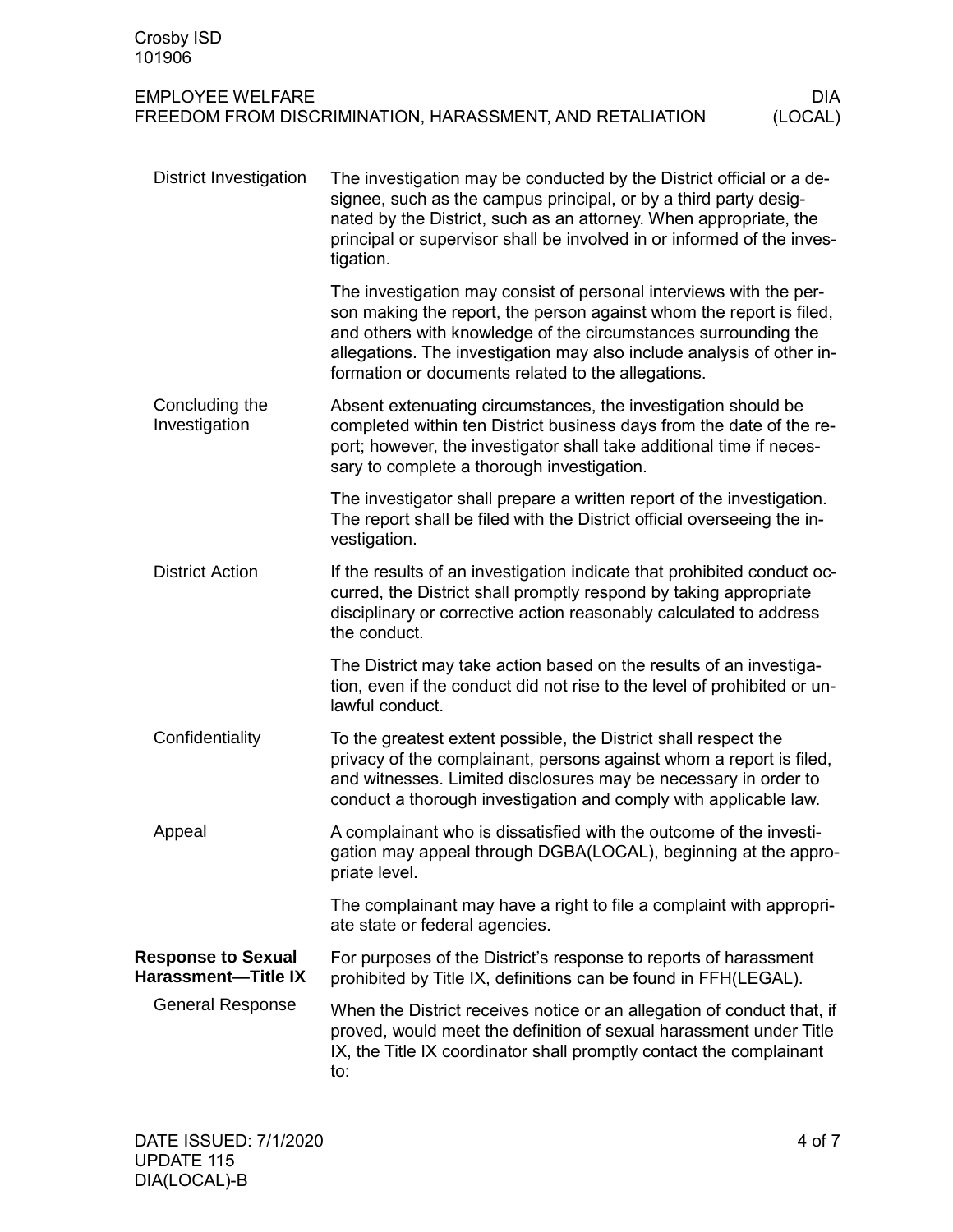|                                                    |    | Discuss the availability of supportive measures and inform the<br>complainant that they are available, with or without the filing<br>of a formal complaint;                                                                                                                                                                                                                         |
|----------------------------------------------------|----|-------------------------------------------------------------------------------------------------------------------------------------------------------------------------------------------------------------------------------------------------------------------------------------------------------------------------------------------------------------------------------------|
|                                                    |    | Consider the complainant's wishes with respect to supportive<br>measures; and                                                                                                                                                                                                                                                                                                       |
|                                                    |    | Explain to the complainant the option and process for filing a<br>formal complaint.                                                                                                                                                                                                                                                                                                 |
|                                                    |    | The District's response to sexual harassment shall treat complain-<br>ants and respondents equitably by offering supportive measures to<br>both parties, as appropriate, and by following the Title IX formal<br>complaint process before imposing disciplinary sanctions or other<br>actions that are not supportive measures against a respondent.                                |
|                                                    |    | If a formal complaint is not filed, the District reserves the right to in-<br>vestigate and respond to prohibited conduct in accordance with<br>Board policies and administrative procedures.                                                                                                                                                                                       |
| <b>Title IX Formal</b><br><b>Complaint Process</b> |    | To distinguish the process described below from the District's gen-<br>eral grievance policies [see DGBA, FNG, and GF], this policy re-<br>fers to the grievance process required by Title IX regulations for re-<br>sponding to formal complaints of sexual harassment as the<br>District's "Title IX formal complaint process."                                                   |
|                                                    |    | The Superintendent shall ensure the development of a Title IX for-<br>mal complaint process that complies with legal requirements. [See<br>FFH(LEGAL)] The formal complaint process shall be posted on the<br>District's website. In compliance with Title IX regulations, the Dis-<br>trict's Title IX formal complaint process shall address the following<br>basic requirements: |
|                                                    | 1. | Equitable treatment of complainants and respondents;                                                                                                                                                                                                                                                                                                                                |
|                                                    | 2. | An objective evaluation of all relevant evidence;                                                                                                                                                                                                                                                                                                                                   |
|                                                    | 3. | A requirement that the Title IX coordinator, investigator, deci-<br>sion-maker, or any person designated to facilitate an informal<br>resolution process not have a conflict of interest or bias;                                                                                                                                                                                   |
|                                                    | 4. | A presumption that the respondent is not responsible for the<br>alleged sexual harassment until a determination is made at<br>the conclusion of the Title IX formal complaint process;                                                                                                                                                                                              |
|                                                    | 5. | Time frames that provide for a reasonably prompt conclusion<br>of the Title IX formal complaint process, including time frames<br>for appeals and any informal resolution process, and that al-<br>low for temporary delays or the limited extension of time<br>frames with good cause and written notice as required by law;                                                       |
|                                                    |    |                                                                                                                                                                                                                                                                                                                                                                                     |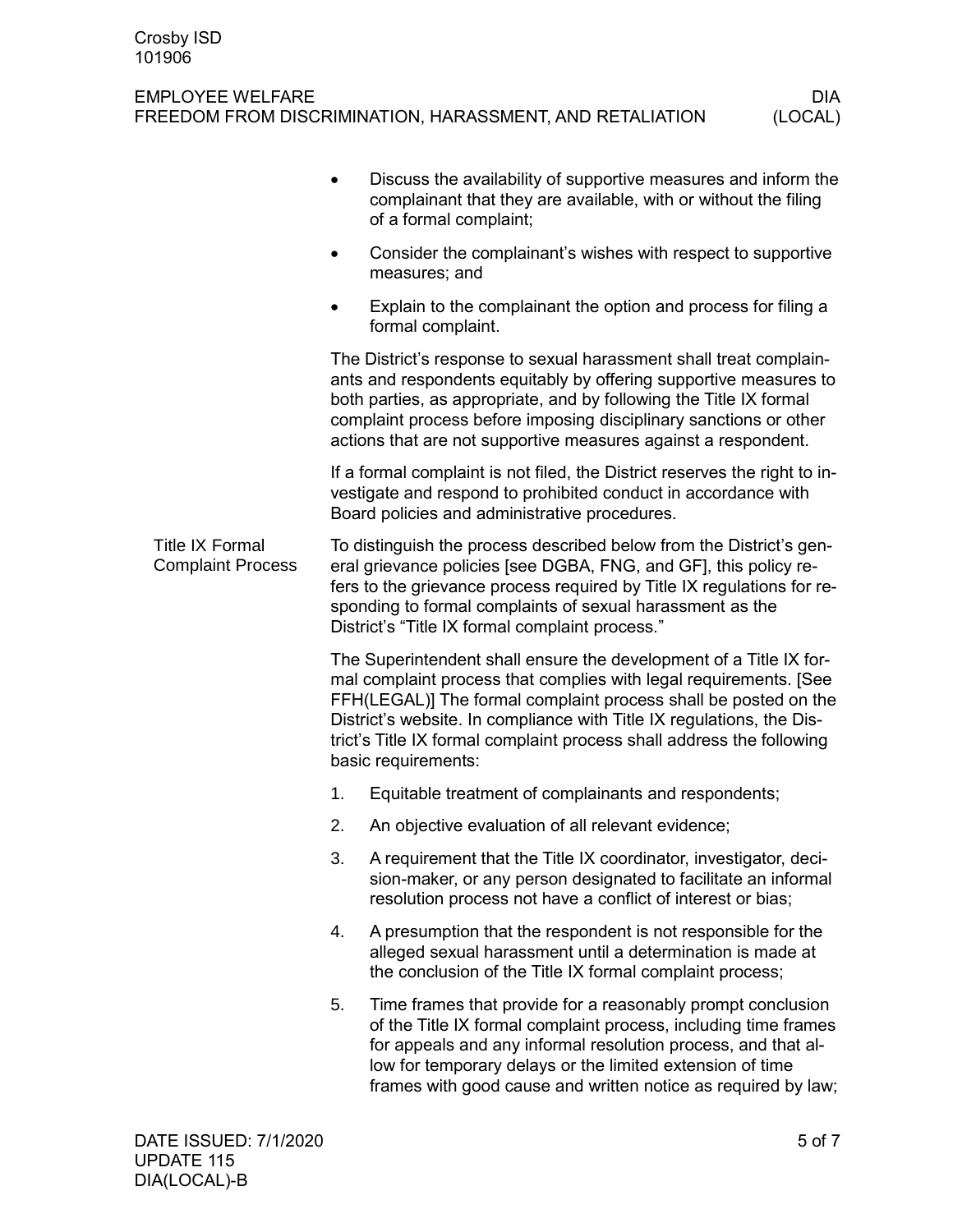|                          | 6. | A description of the possible disciplinary sanctions and reme-<br>dies that may be implemented following a determination of re-<br>sponsibility for the alleged sexual harassment;                                                                                                                                                                                                              |
|--------------------------|----|-------------------------------------------------------------------------------------------------------------------------------------------------------------------------------------------------------------------------------------------------------------------------------------------------------------------------------------------------------------------------------------------------|
|                          | 7. | A statement of the standard of evidence to be used to deter-<br>mine responsibility for all Title IX formal complaints of sexual<br>harassment;                                                                                                                                                                                                                                                 |
|                          | 8. | Procedures and permissible bases for the complainant and<br>respondent to appeal a determination of responsibility or a<br>dismissal of a Title IX formal complaint or any allegations<br>therein;                                                                                                                                                                                              |
|                          | 9. | A description of the supportive measures available to the<br>complainant and respondent;                                                                                                                                                                                                                                                                                                        |
|                          |    | 10. A prohibition on using or seeking information protected under<br>a legally recognized privilege unless the individual holding the<br>privilege has waived the privilege;                                                                                                                                                                                                                    |
|                          |    | 11. Additional formal complaint procedures in 34 C.F.R.<br>106.45(b), including written notice of a formal complaint, con-<br>solidation of formal complaints, recordkeeping, and investiga-<br>tion procedures; and                                                                                                                                                                            |
|                          |    | 12. Other local procedures as determined by the Superintendent.                                                                                                                                                                                                                                                                                                                                 |
| Standard of<br>Evidence  |    | The standard of evidence used to determine responsibility in a Title<br>IX formal complaint of sexual harassment shall be the<br>preponderance of the evidence.                                                                                                                                                                                                                                 |
| <b>Retaliation</b>       |    | The District prohibits retaliation against an employee who makes a<br>claim alleging to have experienced discrimination or harassment,<br>or another employee who, in good faith, makes a report of harass-<br>ment or discrimination, files a complaint of harassment or discrimi-<br>nation, serves as a witness, or otherwise participates or refuses to<br>participate in an investigation. |
| Examples                 |    | Examples of retaliation may include termination, refusal to hire, de-<br>motion, and denial of promotion. Retaliation may also include<br>threats, intimidation, coercion, unjustified negative evaluations, un-<br>justified negative references, or increased surveillance.                                                                                                                   |
| <b>Records Retention</b> |    | The District shall retain copies of allegations, investigation reports,<br>and related records regarding any prohibited conduct in accord-<br>ance with the District's records control schedules, but for no less<br>than the minimum amount of time required by law. [See CPC]                                                                                                                 |
|                          |    | [For Title IX recordkeeping and retention provisions, see FFH(LE-<br>GAL) and the District's Title IX formal complaint process.]                                                                                                                                                                                                                                                                |